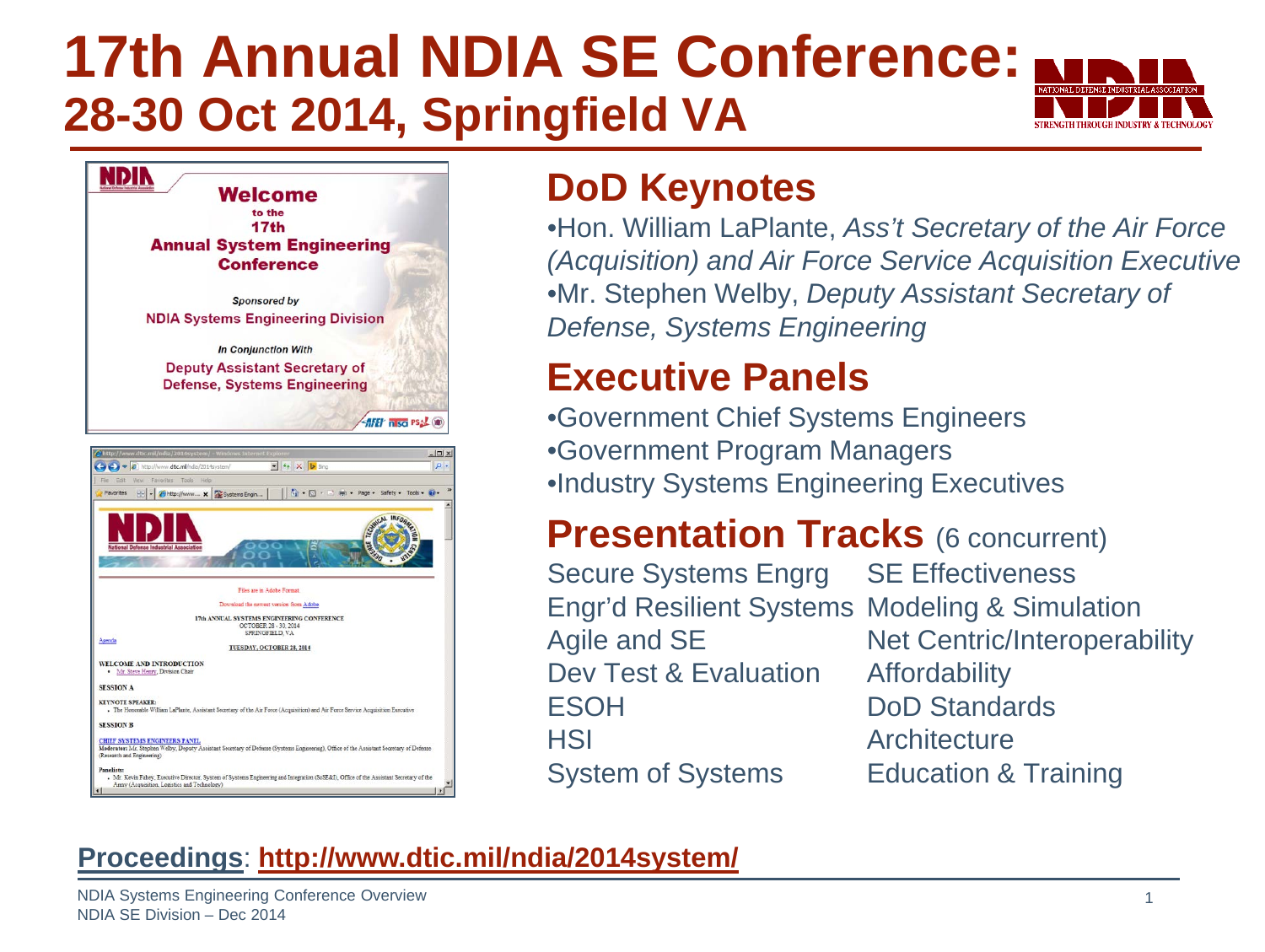## **Track Sessions – Synopsis (1)**



**Proceedings**:<http://www.dtic.mil/ndia/2014system/2014system.html>

| <b>Track</b>                                             | <b>Example representative topics/presentations</b>                                                                                                                          |
|----------------------------------------------------------|-----------------------------------------------------------------------------------------------------------------------------------------------------------------------------|
| <b>System Security</b><br><b>Engineering</b>             | Trusted systems. Software assurance. Cyber security.<br>Program protection. Integration w/ SE.<br>Joint Federated Assurance Center (JFAC).                                  |
| <b>Engineered</b><br><b>Resilient Systems</b><br>[intro] | Complexity, adaptability, rapid reconfiguration. LCC. S&T<br>insertion. Open architectures. High perf computing.<br>Infrastructure frameworks. Tradespace. ERS roadmap.     |
| <b>SE Effectiveness</b>                                  | DoD enterprise initiatives. Standards, policy. SE<br>streamlining. SE business case. Design to cost. Trades.<br>Requirements. SE tools. Architectures. Acquisition agility. |
| <b>Modeling &amp;</b><br><b>Simulation</b>               | MBSE. Digital system model. M&S data and tools.                                                                                                                             |
| <b>Architecture</b>                                      | Concepts, frameworks. Open systems. Product lines.<br>Architecture analysis. Enterprise architectures.                                                                      |
| <b>Affordability</b>                                     | Affordability analysis. Value engineering. TOC.                                                                                                                             |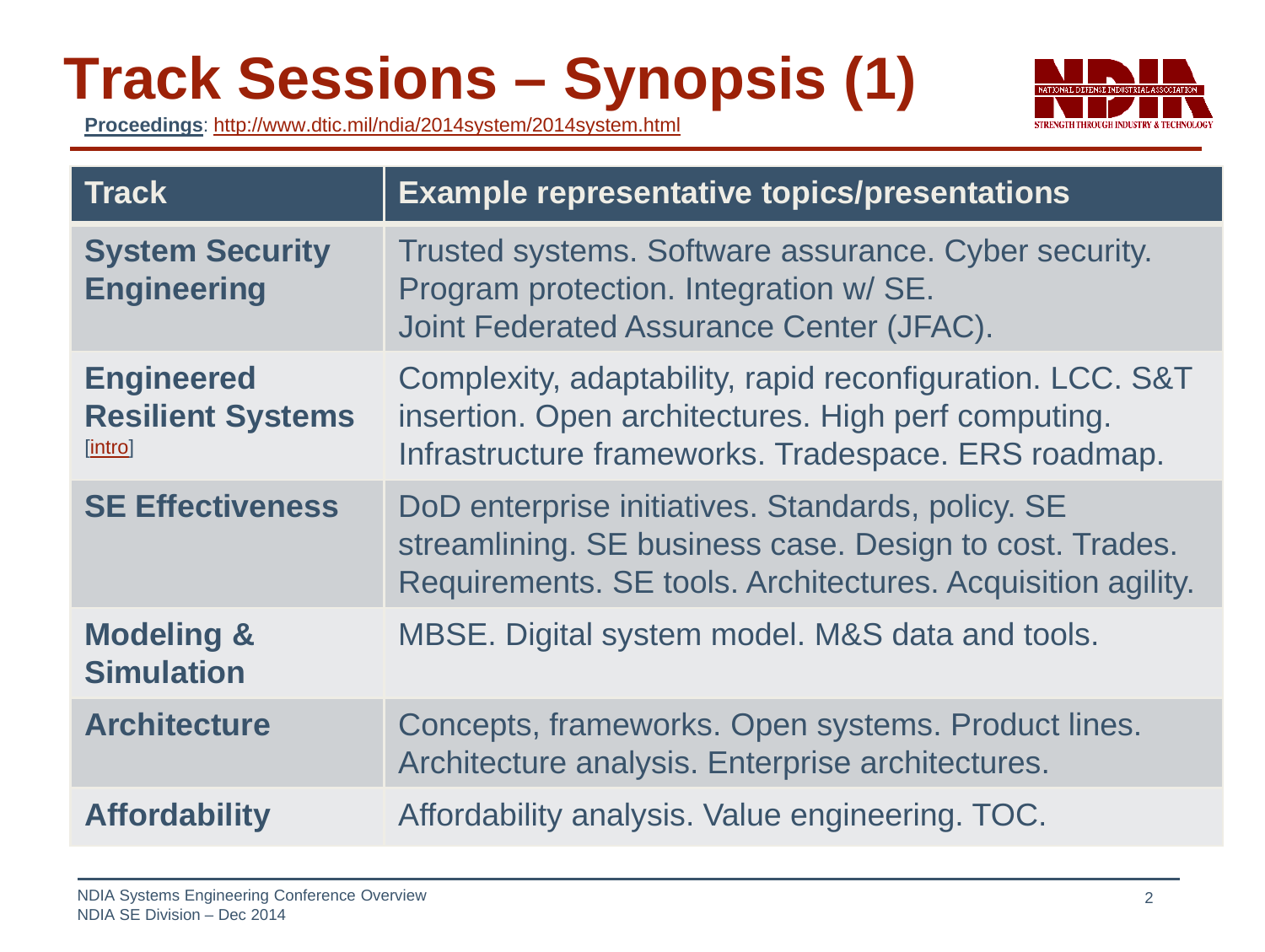## **Track Sessions – Synopsis (2)**

**Proceedings**:<http://www.dtic.mil/ndia/2014system/2014system.html>



| <b>Track</b>                 | <b>Example representative topics/presentations</b>                                        |
|------------------------------|-------------------------------------------------------------------------------------------|
| <b>Developmental</b>         | Testing in practice: planning, SoS, agile, automation.                                    |
| <b>Test &amp; Evaluation</b> | Chief Developmental Tester. "Testing to the left."                                        |
| <b>Interoperability</b>      | Net centric operations. Interoperability policy/process.                                  |
| <b>Agile</b>                 | Agile in practice: DoD, SE, R&D, affordability, process.<br>Life cycle model development. |
| <b>Education &amp;</b>       | SE workforce competencies. Accelerating technical                                         |
| <b>Training</b>              | leadership. DoD workforce development.                                                    |
| <b>Human Systems</b>         | HSI and SE. Frameworks. Collaborative work                                                |
| <b>Integration (HSI)</b>     | environments. HSI assessment methodology.                                                 |
| <b>System of</b>             | SoS engineering, considerations. Applications to SE.                                      |
| <b>Systems (SoS)</b>         | Analysis, tools. Virtual environments.                                                    |
| <b>ESOH</b>                  | Safety engrg, planning. ESOH and SE. MIL-STD-882e.                                        |

**Proceedings**:<http://www.dtic.mil/ndia/2014system/2014system.html>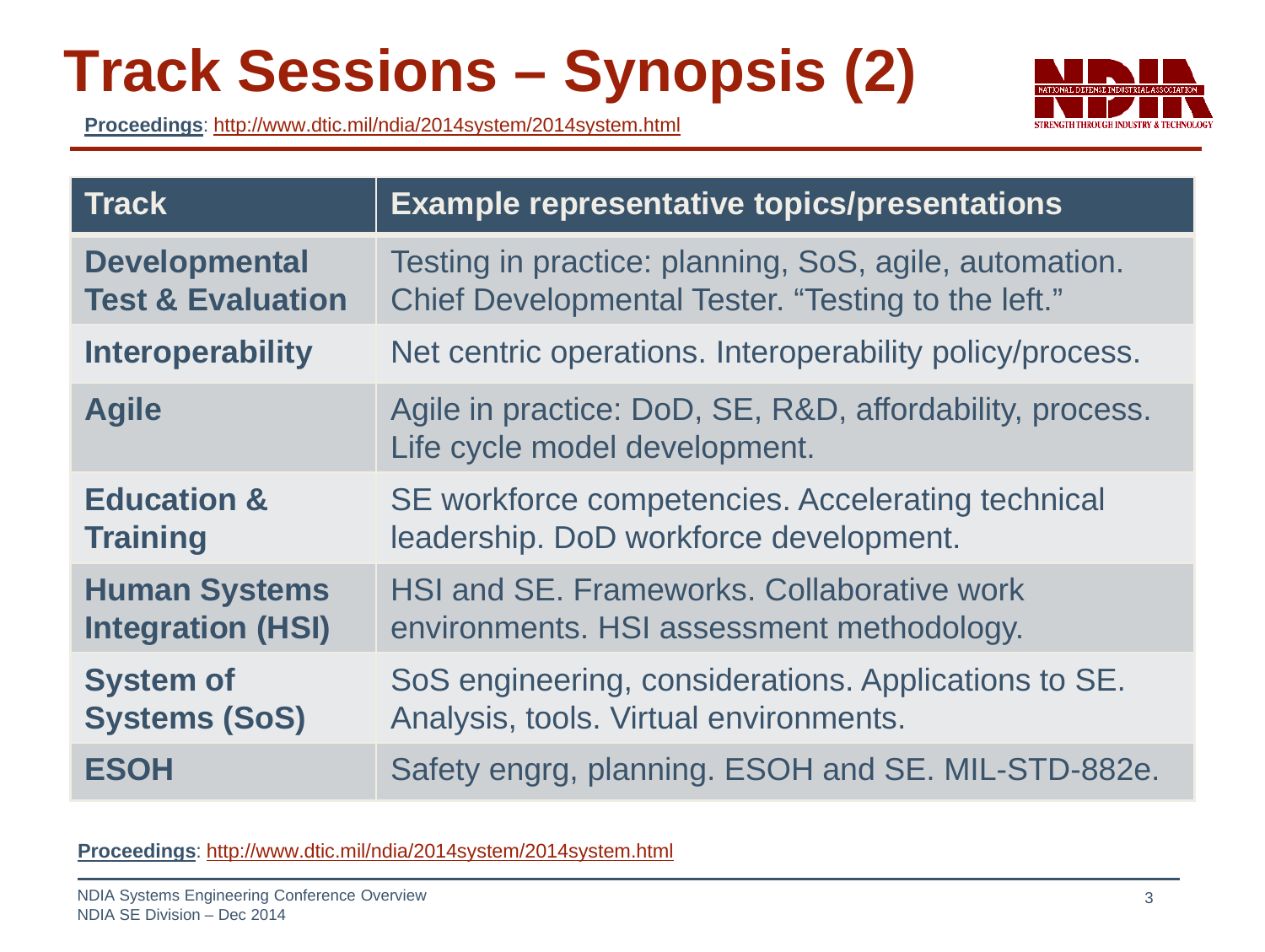## **17th Annual SE Conference: Stats**



- New venue Waterford, Springfield, VA
	- Author notifications began15 August
	- Submission stats
		- 233 Abstracts submitted 162 accepted (12 tutorials, 2 panels, 148 papers)
		- In 2013, 242 submitted with 196 accepted
- Final attendance 368
	- 122 government 33 academia 227 Industry
- 64 responses to questionnaire
	- Vast bulk of feedback very positive